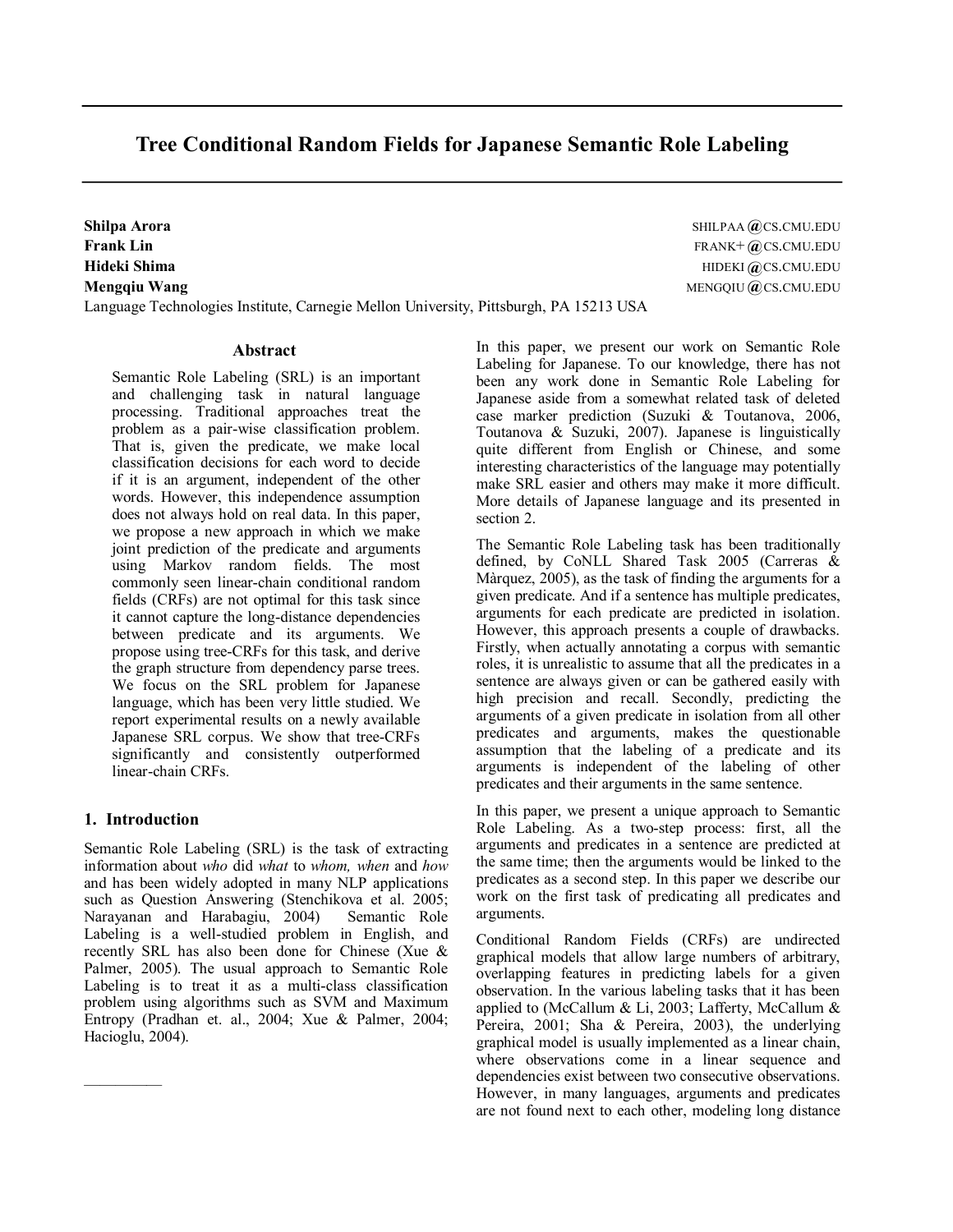dependencies is important for identifying arguments of a predicate. Skip-chain CRFs was used to model long distance relationships as in (Sutton & McCallum, 2004), but exact inference is not possible with skip-chain CRFs and determining which nodes to connect seems to be rather arbitrary.

TreeCRF, based on parse trees, models the inherent syntactic structure in a sentence and thus would make a logical choice as the graphical structure in identifying predicates and arguments. Tree CRF has been used for Semantic Role Labeling in English (Cohn & Philip Blunsom, 2005), in which a pruned constituency parse tree is used as the model structure. Constituency parse tree are deep trees leading to a large number of random variables resulting in long training times (1 month for Cohn & Philip), and the resulting performance showed little improvement over traditional Maximum Entropy classifiers.

We used dependency parse tree to model Tree-CRF. Dependency parse trees are a much shallower, compact representation of the syntactic structure of a sentence than constituency parse trees; giving us several advantages over constituency parse trees: first, there is no need for pruning; second, a smaller number of random variables resulting in faster training; third, shallower trees leads to shorter paths between nodes that are potentially predicates and arguments, leading to better modeling of dependencies among labels. Details of TreeCRF are presented in section 3.

# **2. Semantic Role Labeling task for Japanese**

SRL tasks in English and Chinese, commonly uses the Propbank (Palmer, Gildea, & Kingsbury, 2005), where the annotation scheme consists of the predicate, the core arguments (ARG0 to ARG5) and the adjunctive arguments (ARGM-TMP, ARGM-LOC, etc). ARG0 is normally the subject of the predicate and ARG1 the object. SRL work in Japanese has only begun recently, and the arguments are named after Japanese case markers, i.e. "GA", "NI", "O", due to the argument's strong relation with the case marker. A case marker, or a case marking particle, is a free or bound morpheme that indicates the grammatical function of the marked word or sentence. Case markers "GA", "O", "NI" are analogous to nominative, accusative and dative cases, which are strongly correlated with ARG0, ARG2, and ARG1, respectively.

Japanese sentences can be split into a series of "bunsetsu" chunks which are smallest meaningful units in Japanese. *Bunsetsu* is usually made of one content word followed by any number of function words. By utilizing dependencies among multiple bunsetsu, we can build trees where each node represents a bunsetsu. Note that in terms of both accuracy and speed of SRL task, Tree-CRF can benefit from this structure better than from constituent based dependencies since we can represent the relational information more densely.

Properties of Japanese language make the SRL task different from English. For example, Japanese is a head final language i.e. it always places the head at the end of its clause.

Another property of Japanese is its relatively free wordordered compared to English or Chinese, and this makes our task very difficult. Another interesting characteristic of Japanese is that it has Zero-Anaphora. Zero anaphora is the use of a gap in a phrase or a clause that refers back to an expression in the previous clause or sentence. Zero anaphora makes the semantic role labeling task difficult too as we need to map the gap to the actual phrase/clause it's referring to.

One apparent task-specific advantage of Japanese language is the fact that it has rich morphology. Functional words in a bunsetsu chunk, especially case markers such as  $\phi^*(GA)$ ,  $\zeta(NI)$ ,  $\xi(0)$  give strong evidence to the semantic roles they play in a sentence. Non-case-marking particles such as  $\forall x (WA)$  are also informative. Even so, case markers can be arbitrarily left out from a bunsetsu (Case Ellipsis is common phenomena where particles are omitted from text) and often there is not a one-to-one mapping from case markers to semantic roles. For instance, the sentence in figure 1 has GA, NI and O particle but it only has one bunsetsu with the GA label. Therefore, this "advantage" can also become a disadvantage – once a learning algorithm has determined the strong correlation between semantic roles and particular case markers, it becomes difficult to train the algorithm to recognize examples where roles don't correspond to case markers. These "false leads" make improvement of the labeling performance especially challenging after reaching a certain threshold.



*Figure 1.* Example sentence of a dependency-parsed sentence with gold standard labels on each node. In English, it reads *"Then suddenly, the generation of Shougi rejuvenates by a young player Hayashi's achievement"*

# **3. TreeCRF Algorithm**

The conditional probability for the labels given the observation in CRF is defined as below: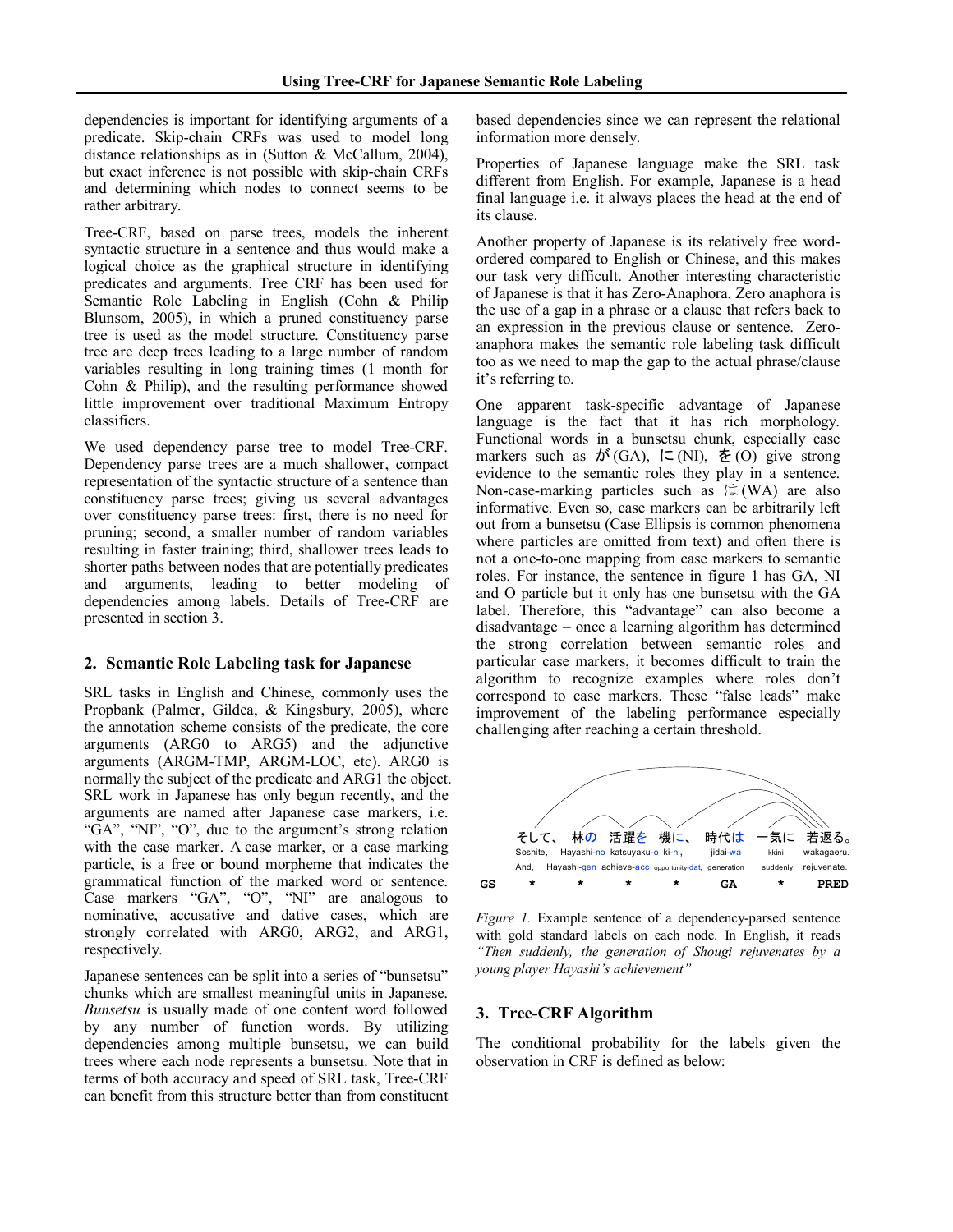$$
p(y \mid x) = \frac{1}{Z(x)} \exp(\sum_{c \in C} \sum_{k} \lambda_k f_k(c, y_c, x))
$$

where *C* is the set of cliques,  $\lambda_k$  are the feature weights and  $f_k(.)$  are the feature function for the clique.  $Z(.)$  is the normalization function. The probability distribution can be rewritten as below, separating the node cliques and from edge cliques (between different nodes).

$$
p(y | x) = \frac{1}{Z(x)} \exp \{ \sum_{u \in C_1} \sum_k \lambda_k g_k(u, y_u, x)
$$

$$
+ \exp \{ \sum_{v \in C_2} \sum_k \lambda_k h_j(u, v, y_u, y_v, x) \}
$$

 $C_1$  is the set of node cliques and  $C_2$  is the set of edge cliques. In case of Linear Chain CRF, edge cliques are the edges between two adjacent nodes where as for Tree-CRF, edge cliques are edges between parent and child nodes. We used the dependency parse structure to model the Tree-CRF. The arrows in the example sentence in Figure 1 shows the dependencies between the nodes.

# **4. Experiment Setup**

### **4.1 Dataset**

Our dataset comes from a recently released NAIST Text Corpus (Citation needed), a corpus for Semantic Role Labeling in Japanese. The NIAST corpus contains newswire stories from the 1995 corpus of Mainichi News, and was hand-annotated with labels for predicates and three argument types, GA, O, and NI.

After cleaning up the corpus (removing non-sentences and sentences without any predicates or arguments), we are left with about 38,384 sentences from 2,929 articles. The dataset is divided into 2,000 sentences for development, 2000 sentences for testing, and a training set with varying size of training data from 2,000 to 34,000 sentences.

# **4.2 Preprocessing Tools**

To obtain dependency parse and morphological analysis, we used CaboCha (Citation needed), a high performance (about  $90\%$  in F1 score on newswire text) non-projective dependency parser that uses a cascaded chunking model and SVM. The output from CaboCha also includes morpheme segmentation, morphological POS tags, and Named Entity tags.

#### **4.3 Software Package**

We used GRMM (Graphical Models in Mallet) toolkit (Sutton, 2006) for training a classifier over Tree-CRF. GRMM is a general machine learning software package in graphical models, and we slightly modified the software to model arbitrary tree structures and suit our experimental needs. We used the Tree Belief Propagation algorithm for inference and L-BFGS algorithm for optimization.

# **4.4 Classifiers**

In our experiment we implemented three classifiers for labeling semantic roles. The first is a baseline classifier that uses simple hand-written rules to label semantic roles based on function words and POS tags. The second is a CRF classifier using linear chain as its graphical model. The third is a CRF classifier using dependency parse tree as its graphical model.

# **5. Observation Features**

Since we are working with *bunsetsu* chunks in Japanese, features are defined over the chunks, which also correspond to nodes in the dependency parse tree.

We experimented with two different feature settings. One where we used very basic feature set based on the words, Part of Speech (POS), functional word etc. Our objective was to compare Tree-CRF and Linear chain-CRF without any influence of the features and show that Tree-CRF does better than Linear-CRF because of its inherent graphical structure. The base features we used are listed in table 1.

We also experimented with more informative tree features (features that exploit the tree structure). These features capture information about a node's parents, its siblings, for e.g., "is my parent a verb", "what is my position in the tree", "number of hops to the root". These features are semantically and structurally very informative and we expect to improve our performance with these. The tree features we used are listed in Table 1.

*Table 1*. Base Features & Tree Features

| <b>BASE FEATURES</b>    |                             |  |  |  |
|-------------------------|-----------------------------|--|--|--|
| <b>POS</b>              |                             |  |  |  |
| General POS             |                             |  |  |  |
| Named Entity            |                             |  |  |  |
| Word                    |                             |  |  |  |
| <b>Functional</b> words |                             |  |  |  |
| Punctuations            |                             |  |  |  |
| <b>TREE FEATURES</b>    |                             |  |  |  |
| isFirst                 | parentVerbANDpossfromLeft   |  |  |  |
| isLast                  | parentVerbANDpossfromRight  |  |  |  |
| isRoot                  | parentVerbANDRootANDpossfro |  |  |  |
| numSibling              | mLeft                       |  |  |  |
| wordParent              | parentVerbANDRootANDpossfro |  |  |  |
| sposParent              | mRight                      |  |  |  |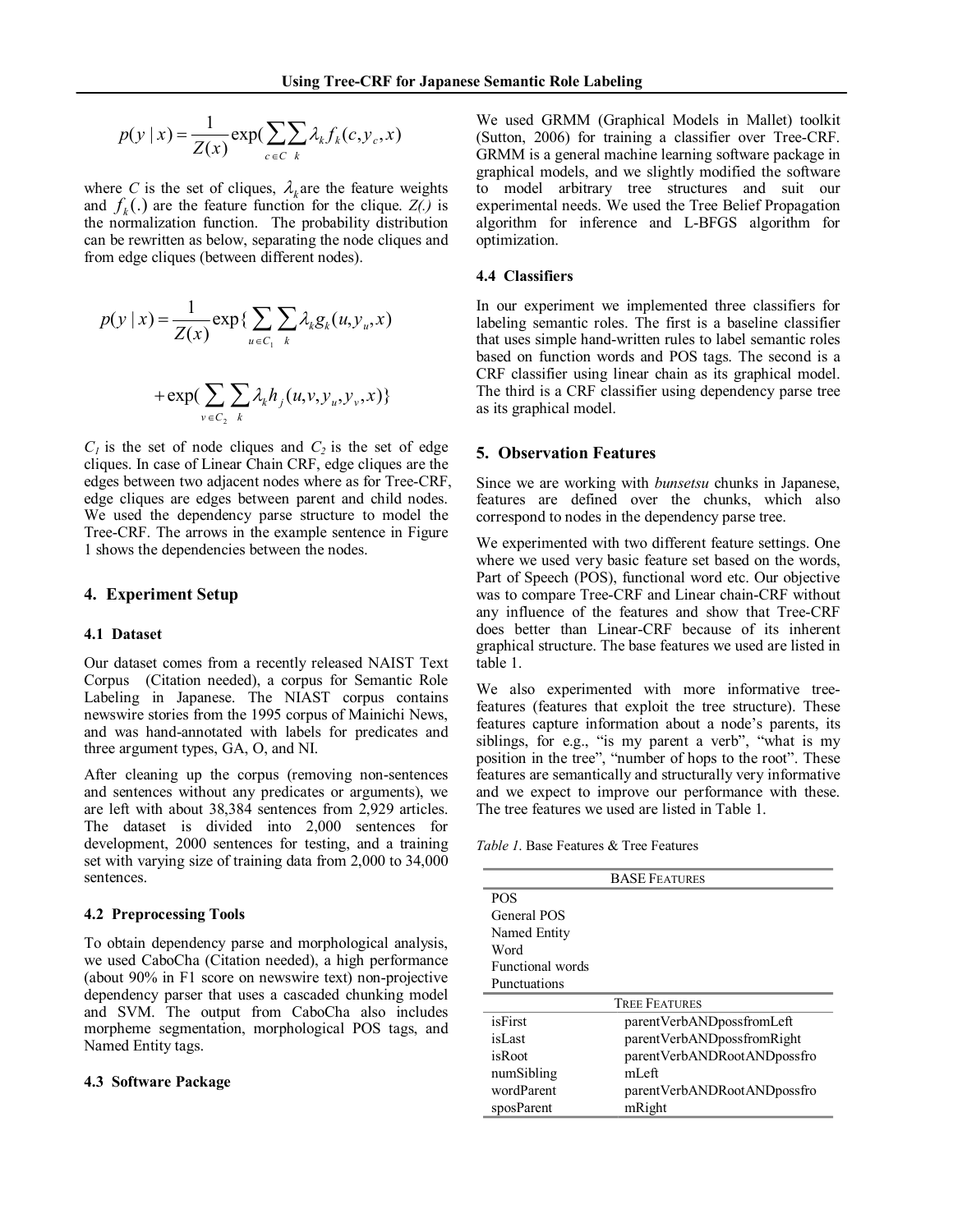| lemmaParent      | leftSibStr        |
|------------------|-------------------|
| neParent         | sposLeftSib       |
| wordGrandParent  | lemmaLeftSib      |
| sposGrandParent  | rightSibStr       |
| lemmaGrandParent | sposRightSib      |
| neGrandParent    | lemmaRightSib     |
| numChildren      | gaSib             |
| parentIsRoot     | oSib              |
| parentIsVerb     | niSib             |
| possfromLeft     | closestVerb       |
| possfromRight    | closestVerbIsRoot |
|                  | numhops2Root      |

# **6. Experiment Results**

For the baseline system, we implemented a simple rule based Semantic Role Labeling system, which uses the particles in the word to identify the arguments and uses the POS to identify the predicate. Table 2 shows the rules used for predicting the case for a word.

*Table 2*. Baseline: Rule based SRL system

| <b>RULE</b>                                                                             | <b>PREDICTED CASE</b>   |  |
|-----------------------------------------------------------------------------------------|-------------------------|--|
| PARTICLE=が (GA) は (WA)<br>$PARTICLE = [CNI]$<br>PARTICLE=を $(O)$<br>PARTICLE= 動詞 (verb) | GA<br>NI<br><b>PRED</b> |  |

The Tree-CRF and Chain-CRF, were trained on different sets of training data with 2K, 4K, 10K, 20K and 34K sentences each. A comparison of the Baseline, Tree-CRF and Chain-CRF (training until convergence) over the full data set with only base features is shown in Table 3. The TreeCRF does the best on Precision, Recall and F measure for most of the arguments and the predicate.

A comparison of performance of TreeCRF and Linear chain-CRF (at 100 training iterations) with different amounts of training data is shown in figure 2. As can be seen, Tree-CRF outperforms chain-CRF for all the arguments and the predicate. The difference is more when training data is lesser. This implies that TreeCRF is able to learn the concept better than the chain-CRF with little data.

We used the Bootstrapping resampling significance tests (Hoeffding, 1952) of 10,000 iterations to evaluate how significant the improvement of Tree-CRF over Linear chain-CRF is. The P and R in figure 2 indicate whether the Precision and Recall was significantly more for Tree CRF. As can be seen from the figure 2, the Recall was always significant but in most of the cases except NI, the precision was also significant.

*Table 3.* Comparison of Linear & Tree CRF with Rule Based baseline using complete Training Data (training until convergence)

| RULE-BASED      | P         | $\mathbb{R}$ | F         |
|-----------------|-----------|--------------|-----------|
| <b>PRED</b>     | 0.8291397 | 0.723244     | 0.7761919 |
| GA              | 0.7044834 | 0.6592484    | 0.681865  |
| O               | 0.8486239 | 0.71036753   | 0.7794957 |
| NI              | 0.5533101 | 0.8291806    | 0.6914930 |
| LINEAR-CRF      | P         | R            | F         |
| <b>PRED</b>     | 0.8393957 | 0.88273      | 0.8610649 |
| GA              | 0.738748  | 0.7365924    | 0.7376705 |
| O               | 0.8145110 | 0.7081733    | 0.7613421 |
| NI              | 0.7045454 | 0.6802507    | 0.6923981 |
| <b>TREE-CRF</b> | P         | $\mathbb{R}$ | F         |
| <b>PRED</b>     | 0.867418  | 0.884824     | 0.8761212 |
| GA              | 0.742744  | 0.756293     | 0.7495189 |
| O               | 0.8277363 | 0.7301151    | 0.7789257 |
| NI              | 0.7079303 | 0.7648902    | 0.7364103 |

Using tree features with Tree CRF improves its performance for GA, O and PRED. The improvement is especially more for O. However, for NI, tree features decrease the performance of Tree-CRF. NI is normally the most difficult and ambiguous case to predict. A comparison of Tree-CRF with and without tree features is shown in figure 3. In this figure, we also show a comparison with the Baseline System. The Baseline system has a very high recall for O and NI and hence a very good F-measure. For argument "O", the Baseline system outperforms the TreeCRF without tree features but with tree features it does much better than Baseline. For NI, both Tree-CRF with and without tree features perform better than the baseline but the tree features hurt the performance for NI.

Figure 4 shows an example sentence where Linear Chain CRF mislabels the arguments but Tree-CRF gets them correct. The word *katsuyaku* has an *O* particle but since it is not dependent on any predicate in the dependency parse tree, it is not an argument of any predicate in the sentence. However, since Linear Chain-CRF cannot capture the long distance dependency, it mislabels this node with the case "O".

*Training time:* For 100 training iterations, it takes about 2 hours for the training data set of 2000 sentences and about 12 hours for the complete training data set of 34,000 sentences. For training until convergence, it took about 3 days for the data set of 34,000 sentences.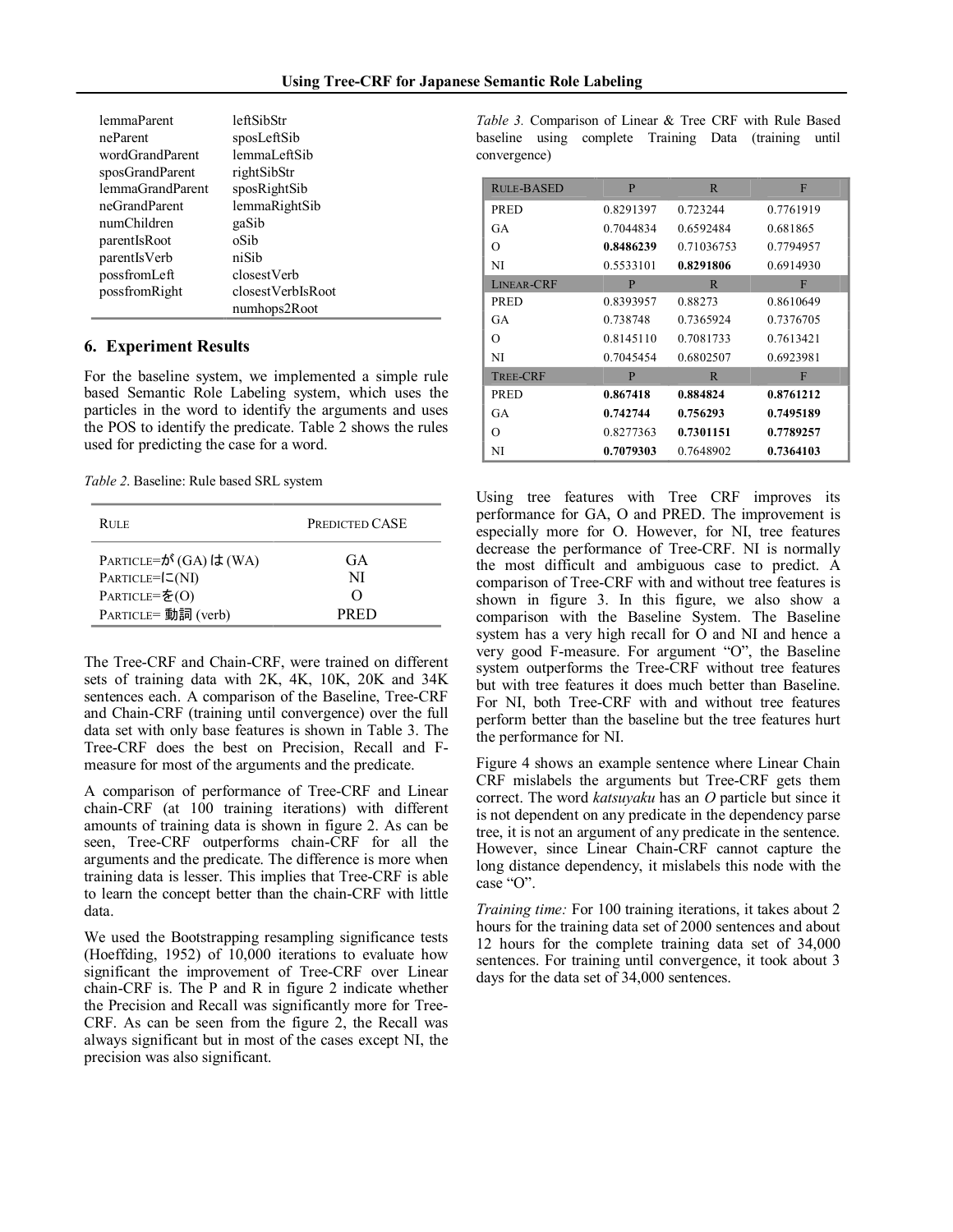

*Figure 2:* Comparison of Tree-CRF & Linear Chain on 100 iterations



*Figure* 3: Comparison of Tree-CRF with and without tree features and baseline system (100 iterations)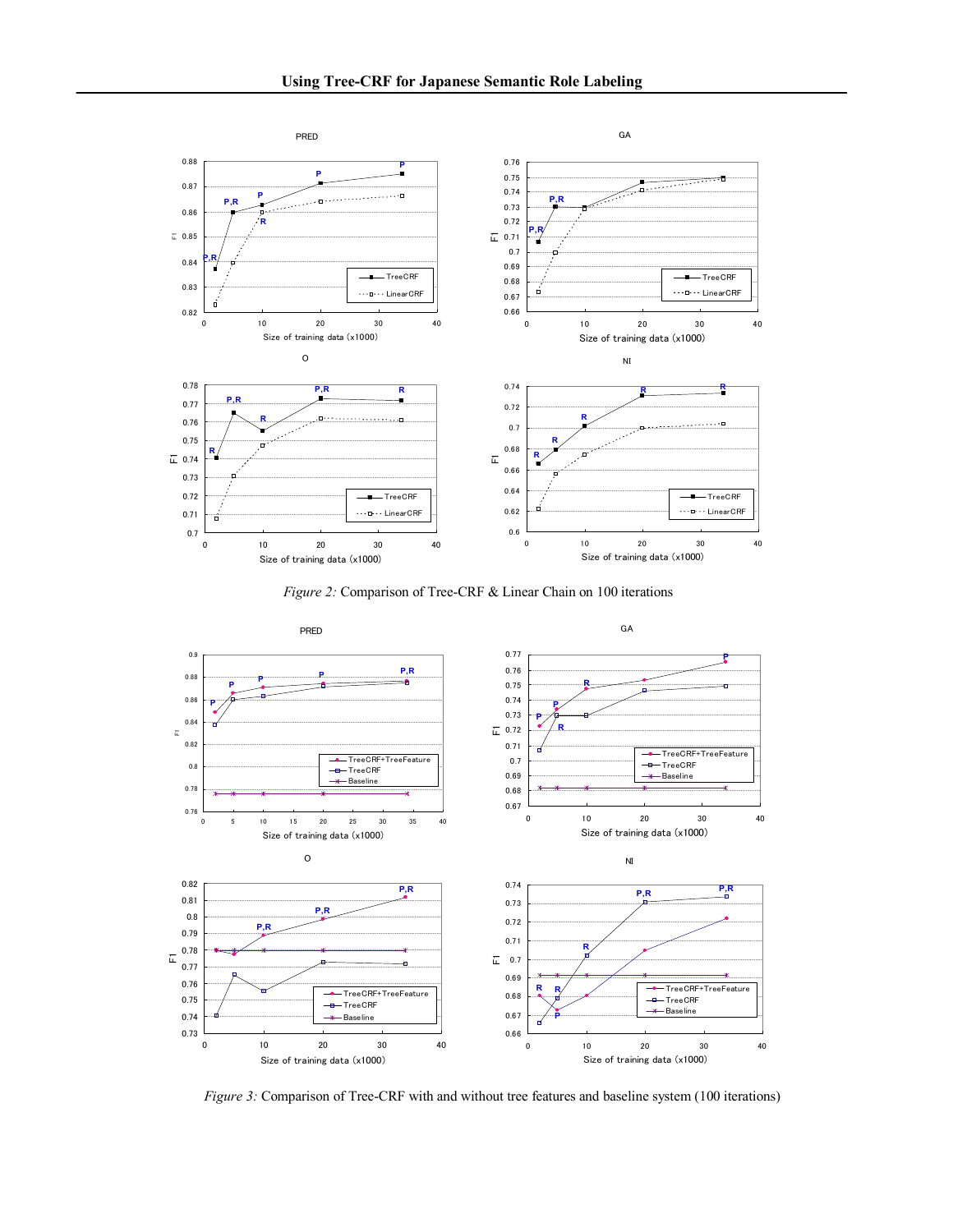

*Figure* 4. Example of a sentence with where case markers do not map to semantic roles. Same sentence as Figure 1.

# **7. Conclusion**

In this paper, we proposed a new approach to the Semantic Role Labeling task, where we predict all the arguments and predicates in the sentence at the same time. We also revisited the problem of using Tree-CRF for the Semantic Role Labeling task. The earlier work on using TreeCRF for English SRL didn't do that well and in this paper we try to investigate this and compare it with linear chain CRF. Tree-CRF does better than Linear-chain CRF even with very little features. Tree-CRF can outperform Linear-chain CRF due to the inherent tree structure which captures the semantic and syntactic dependencies better. The difference in performance of Tree & Chain CRF is more with lesser training data which indicates Tree-CRF learns the target concept faster. And the improvement is statistically significant as shown by the Bootstrapping resampling significance test. Dependency tree is a better structure to model Tree-CRF as compared to constituency parse tree which is deeper and hence more complex and computationally expensive. Tree features help in improving the performance. To our knowledge, this is one of the first works in Semantic Role Labeling for Japanese language.

As a future work, we would like to compare our algorithm with the other commonly used algorithms for Semantic Role labeling such as Maximum Entropy and SVM etc. In this work, we predict all the arguments and predicates in the sentence at once. Incase of multiple predicates in the sentence, we would need to link the arguments with the predicate it is associated with. We would like to implement this as a second stage of the Semantic Role Labeling task. Also, we would like to apply Tree-CRF to Semantic Role Labeling in other languages such as English & Chinese.

# **Acknowledgments**

We are thankful to William Cohen and Vitor R. Carvalho, whose precious guidance helped us in proceeding with our ideas to their actual implementation. We would also like to thank the JAVELIN Project Team (Eric Nyberg and Teruko Mitamura) for helping us in getting the corpus and other Japanese language processing tools.

# **References**

- Xavier Carreras and Llu´ıs M`arquez. 2005*. Introduction to the CoNLL2005 Shared Task: Semantic Role* Labeling. In Proceedings of the CoNLL-2005
- Trevor Cohn and Philip Blunsom. 2005. *Semantic role labeling with tree conditional random fields*. In Proceedings of CoNLL-2005
- Kadri Hacioglu, 2004. *Semantic role labeling using dependency trees*. In Proceedings of the 20th international conference on Computational Linguistics, August 23-27, 2004, Geneva, Switzerland.
- Wassily Hoeffding, 1952. *The Large-Sample Power of Tests Based on Permutations of Observations*. Annals of Mathematical Statistics, 23, 169-192.
- Taku Kudo and Yuji Matsumoto. *Japanese Dependency. Analysis using Cascaded Chunking.* In Proceedings. of the 6th Conference on Natural Language Learning.  $(CoNLL)$ . pp.63-69, 2002.
- John Lafferty, Andrew McCallum, and Fernando Pereira. 2001. *Conditional random fields: Probabilistic models for segmenting and labeling sequence data.* In Proceedings of the 18th International Conference on Machine Learning, pages 282–289.